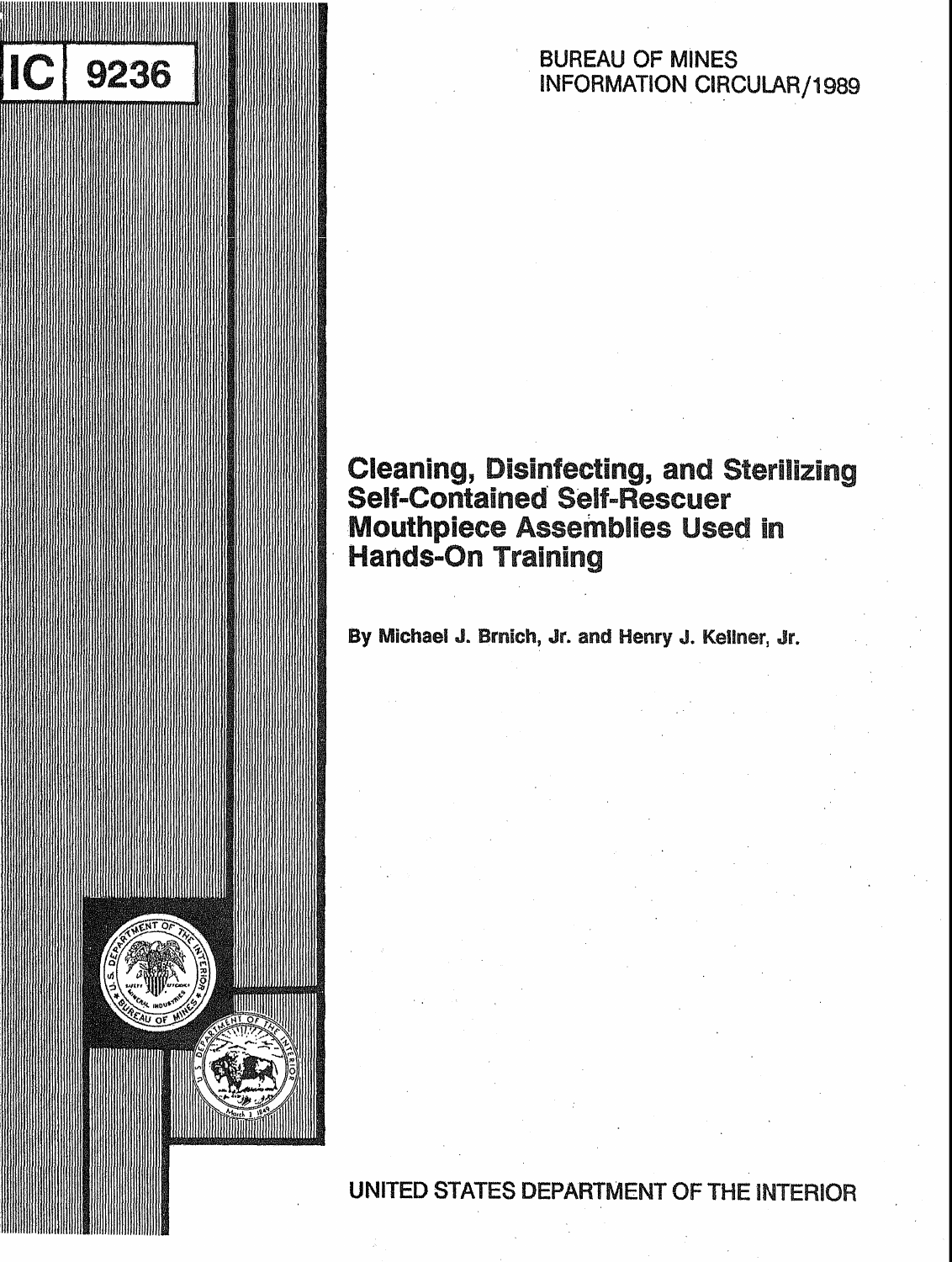Information Circular 9236

# **Cleaning, Disinfecting, and Sterilizing<br>Self-Contained Self-Rescuer Mouthpiece Assemblies Used in Hands-On Training**

**By Michael J. Bmich, Jr. and Henry J. Kellner, Jr.** 

**UNITED STATES DEPARTMENT OF THE INTERIOR Manuel Lujan, Jr., Secretary** 

**BUREAU OF MINES T S Ary, Director**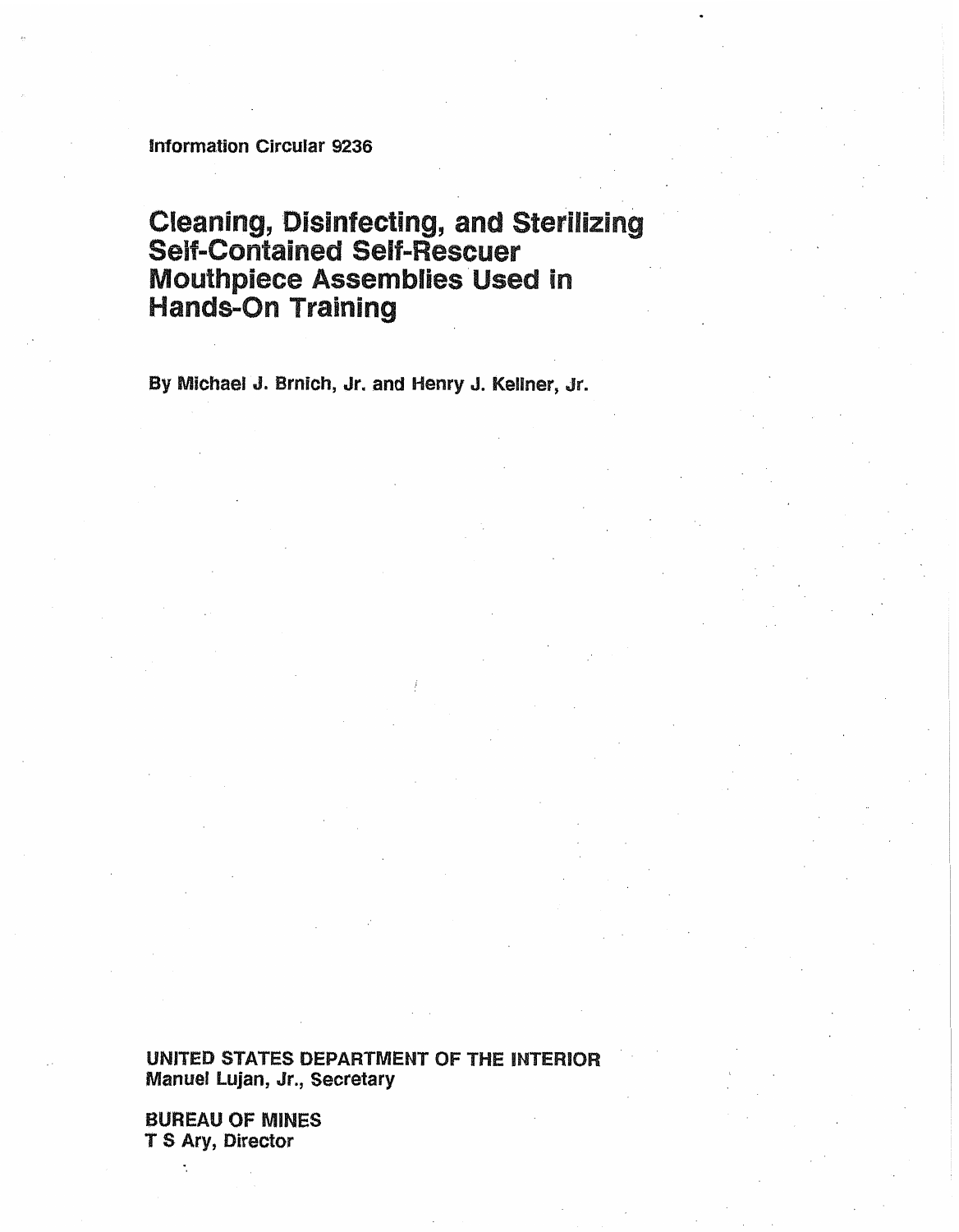### Library of Congress Cataloging in Publication Data:

| Brnich, M. J. |                                                        |                                                                                                                                                                                                                          |           |
|---------------|--------------------------------------------------------|--------------------------------------------------------------------------------------------------------------------------------------------------------------------------------------------------------------------------|-----------|
| Jr.           |                                                        | Cleaning, disinfecting, and sterilizing self-contained self-rescuer mouthpiece<br>assemblies used in hands-on training / by Michael J. Brnich and Henry J. Kellner,                                                      |           |
|               | $p.$ cm. $\sim$ (Bureau of Mines information circular) |                                                                                                                                                                                                                          |           |
|               | Includes bibliographical references.                   |                                                                                                                                                                                                                          |           |
|               |                                                        | 1. Self-contained self-rescuer (Mine rescue equipment)-Safety measures. 2.<br>Communicable diseases-Prevention. I. Kellner, H. J. II. Title. III. Series:<br>Information circular (United States. Bureau of Mines); 9236 |           |
|               |                                                        |                                                                                                                                                                                                                          |           |
| TN295.U4      | [TN297]                                                | 622 s-dc20 [614.4'8]                                                                                                                                                                                                     | 89-600276 |

89-600276  ${\bf CIP}$ 

 $\ddot{\phantom{a}}$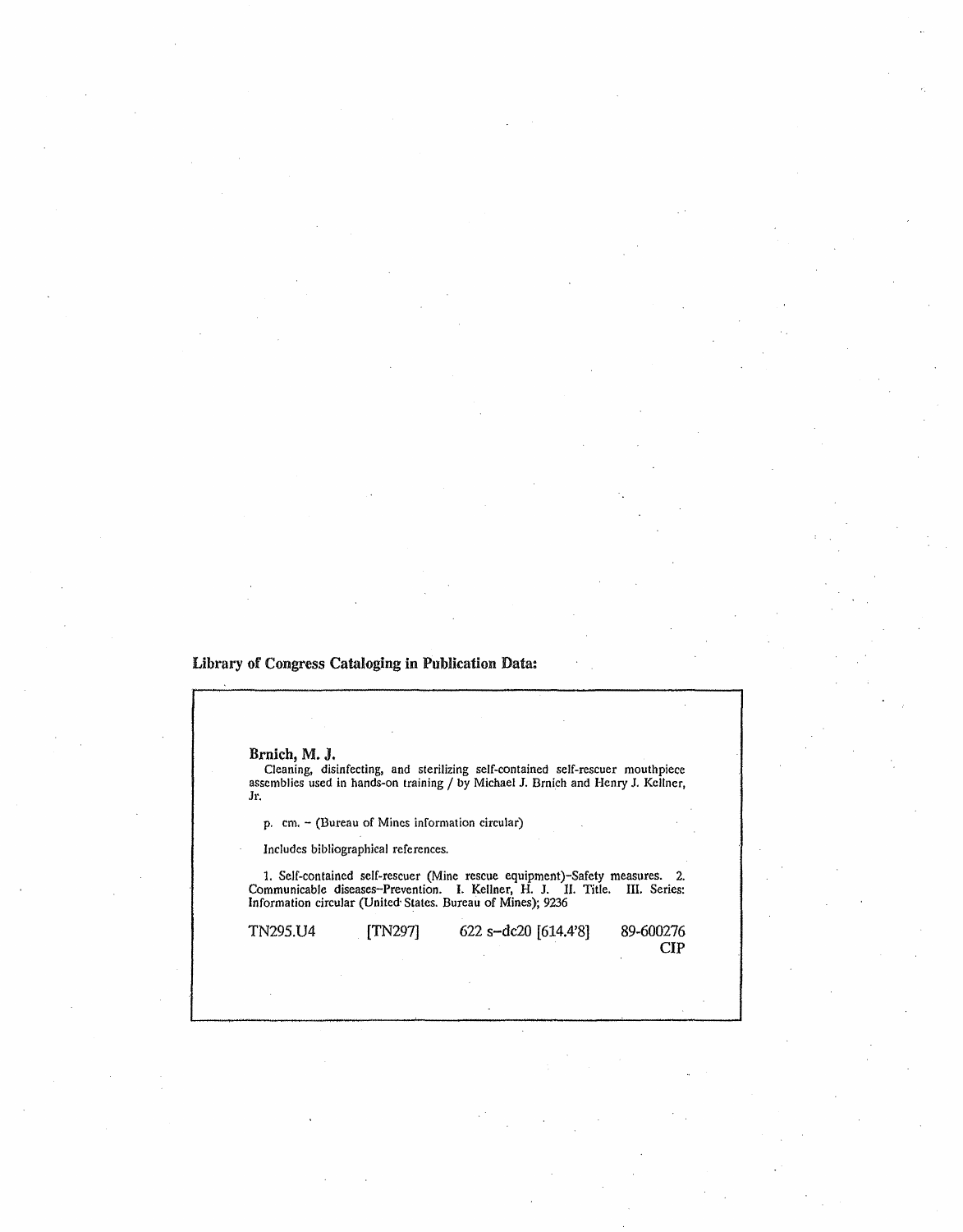# **CONTENTS**

## **TABLE**

1. Guide to chemical agents for disinfection and/or sterilization ....

 $\mathbf 3$ 

Page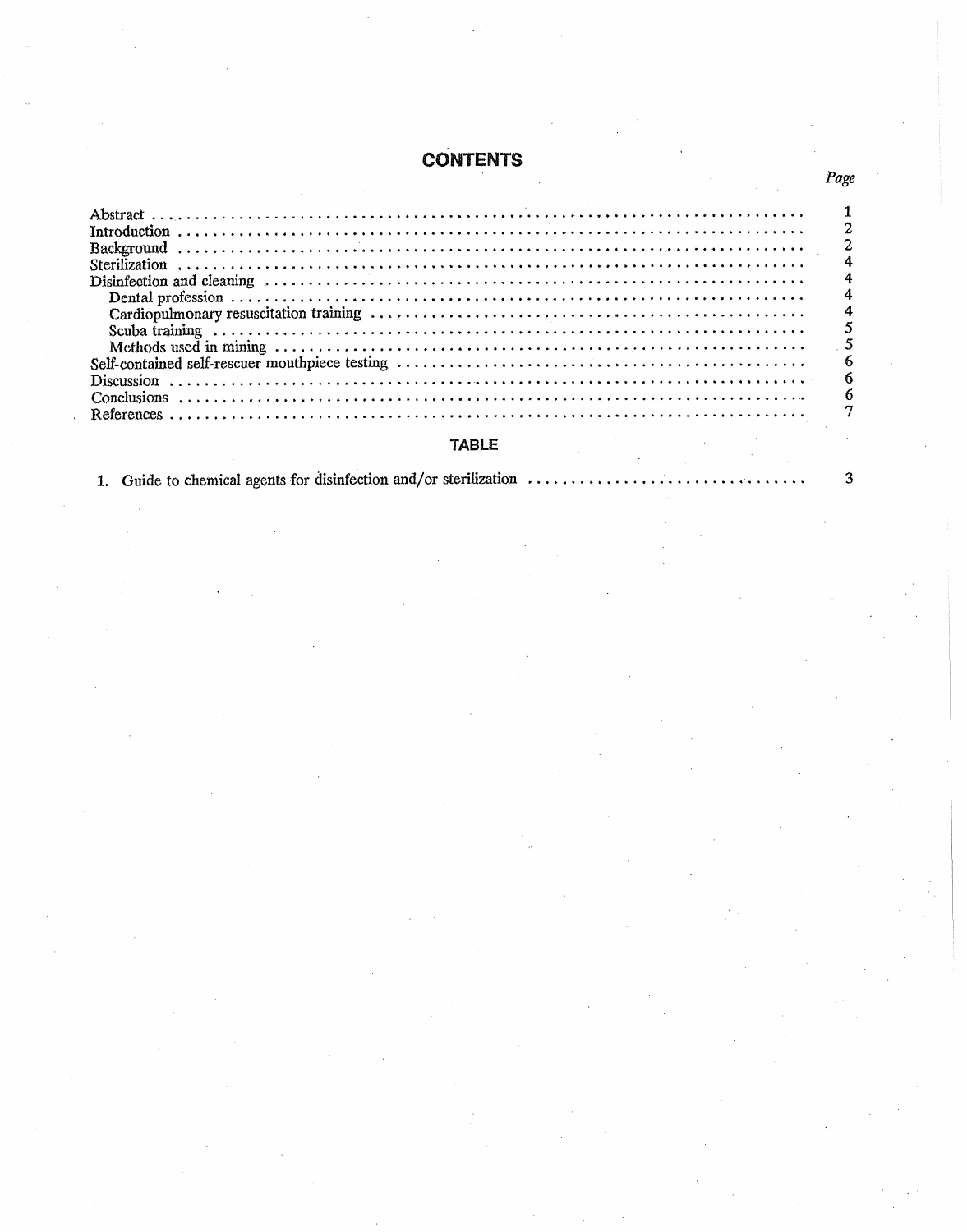|     | UNIT OF MEASURE ABBREVIATIONS USED IN THIS REPORT |      |                  |
|-----|---------------------------------------------------|------|------------------|
| °F  | degree Fahrenheit                                 | mL   | milliliter       |
| gal | gallon                                            | min  | minute           |
| h   | hour                                              | ppm. | part per million |
| Hz  | hertz                                             |      |                  |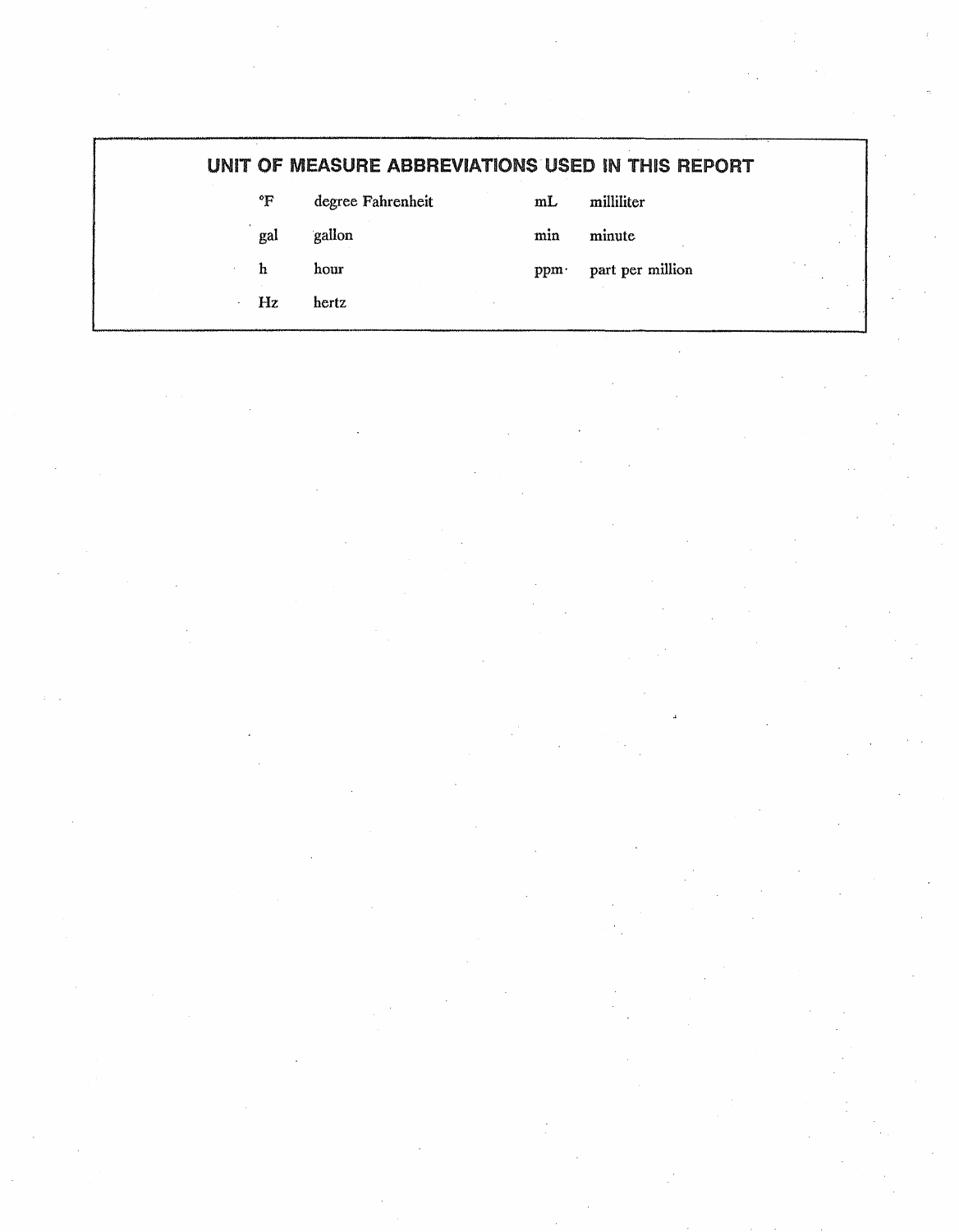# **CLEANING, DISINFECTING, AND STERILIZING SELF-CONTAINED SELF-RESCUER MOUTHPIECE ASSEMBLIES USED IN HANDS-ON TRAINING**

**By Michael J. Brnich, ~r.' and Henry J. Kellner, dr.\*** 

#### **ABSTRACT**

**This U.S.** Bureau of Mines report addresses issues involved in using **a** limited nurnbcr **of** training apparatus to give hands-on self-contained self-rescuer (SCSR) training to a succession of miners, and provides guidance regarding methods for minimizing the spread of infectious diseases. Procedures used for preventing the spread of infectious organisms in dentistry, cardiopulmonary resuscitation (CPR) training, and scuba **training** are **examined.** The sanitizing methods **of** three organizations that require individuals to insert the mouthpiece as **part of** the SCSR **donning** sequence are discussed. It **was** found that **each** of these **organizations was abIe** to render their mouthpiece assemblies microbe free simply and inexpensively.

<sup>1</sup>Mining engineer. <sup>2</sup>Industrial engineering technician. **P'ittsbugh Research Center, U.S. Bureau** of **Mines, Pittsburgh, PA.**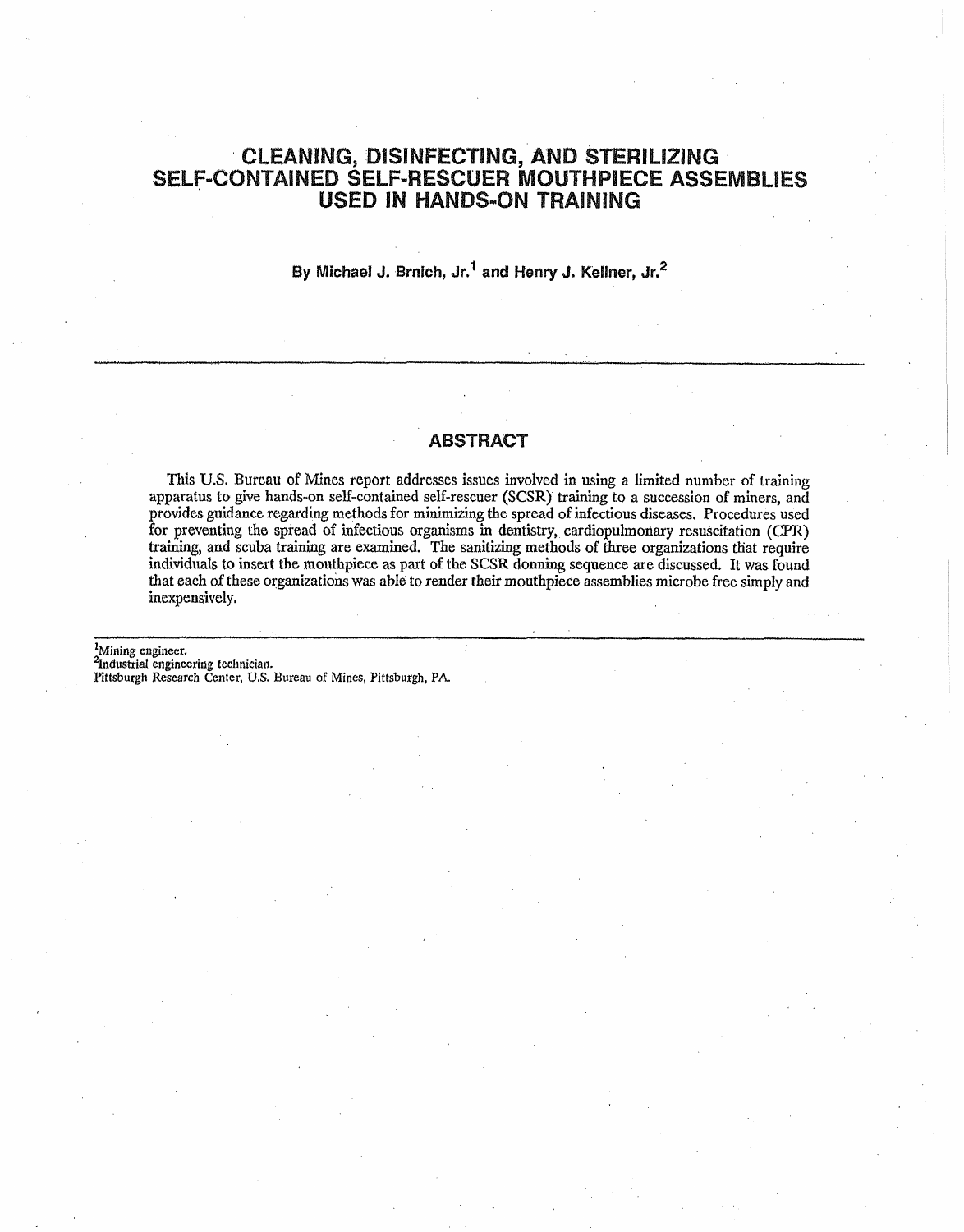En June 1987, the Mine Safety and Health Administration **(MSHA)** issued **an** Emergency Temporary Standard (ETS) requiring hands-on SCSR training for all persons entering underground mines  $(I)^3$ . The ETS specifies four elements that must be included in SCSR training. These are as follows: (1) Opening the device; **(2)** activating the oxygen; (3) inserting the mouthpiece or simulating this task ' while explaining **the** procedure; and **(4)** putting on the noseclips.

Studies of miners putting on the SCSR indicate that the failure to obtain a good seal on the mouthpiece is a fairly **common** error, which can be temedlied and corrected through additional hands-on practice (2). Simulation of **this** task obviously provides no feedback, thus leaving in doubt the trainee's ability to complete this critical task during an actual mine emergency. Therefore, many mine trd'mers adopt a **training** strategy that includes insertion of the mouthpiece. This permits the practice of the entire sequence including breathing through the SCSR training apparatus.

The use of a single training apparatus to provide handson training for several miners presents a problem. There are widespread concerns over the spread of infectious organisms such as hepatitis B, herpes, and acquired immune deficiency syndrome (AIDS). Mine trainers seek methods for protecting miners as well as themselves from contracting these diseases during SCSR training. These concerns parallel similar expressions by individuals working in the medical and dental communities. This U.S. Bureau of Mines report explores the issues involved and provides guidance regarding the use of methods for minimizing the spread of infectious diseases during hands-on practice.

#### **BACKGROUND**

The terms sterilization, disinfection, and cleaning have different definitions, but quite often these terms are misused and interchanged. Sterilization is defined as the use of some form of chemical or physical method to destroy all microbial life, including highly resistant bacterial endo**spores** *(3).* **In** effect, a sterilized object will remain sterile as long as it is kept in a sterile environment. Obviously, \* **the** process of sterilizing **is** more complex than disinfecting. Disinfection is defined as a process that inactivates nearly all pathogenic micro-organisms, but not all microbial forms (bacteriai **eadospores)** an inanimate objects *(3).* All other treatments come under the category known as *cleaning*  which, **in** itself, can be usefuI. Table **1** provides a listing of chemical agents used in disinfection and/or sterilization; a chemical classification for these agents; and corresponding disinfectant and/or sterilant characteristics.

Many mine trainers have their trainees demonstrate the motor task of mouthpiece insertion. Consequently, a few mouthpiece assemblies may be used by many individuals in hands-on SCSR training. Therefore, it was decided that tho researchers should **review** methods for preventing the spread **of infectious** organisms in other settings in which objects that cantact mucus membranes of the body are **used** to serve **the** needs of **many** people. Techniques used for abating the spread of infectious organisms in dentistry,

**3~talic numbers in parentheses refer** to **items in the list of ~eferences**  at the end of this report.

CPR training, and scuba diving were assessed to determine the feasibility of using these techniques in hands-on SCSR training.

Methods for preventing the transmission of infectious diseases in the dental profession have been reviewed in earlier studies (4-5). Information currently available for the dental profession discusses modes of transmission of infectious diseases. The information also reviews methods for **prevention** of transmission of such diseases including the use of sterilization, disinfection, and thorough cleaning of instruments, equipment, and **work** areas. Research focusing on disease transmission in **CPR** training was examined *(6-7).* The information reviewed discusses techniques that reduce the possibility of disease transmission. These methods include the use of protective equipment (face shields or masks) by trainees, simulation of rescue breathing in two-rescuer **CPR** training to reduce **manikin**  contact, and procedures for decontaminating manikins once they are used.

Finally, research addressing the topic of disinfection procedures for scuba equipment was reviewed (8). Although there are a number of diving training and certifi**cation** agencies in addition to equipment manufacturers, the literature indicates there are no standardized recommendations for decontamination of shared scuba equipment. However, the literature does discuss mcthods that **can** be used **for** adequate cleaning and disinfection of shared scuba equipment used in **training** and rental settings.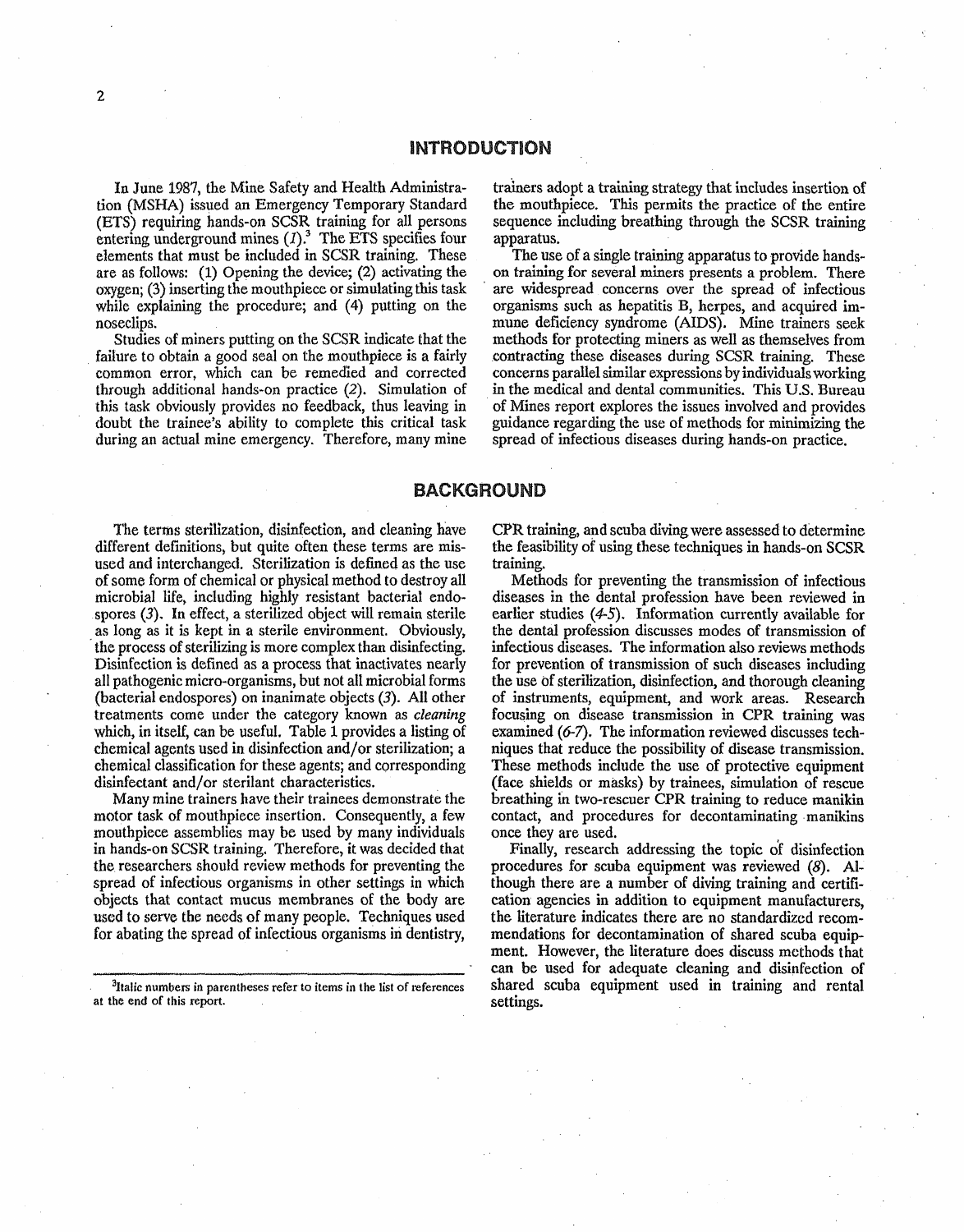$\mathbf{3}$ 

| Accepted                | Chemical                     | Disinfectant                               | <b>Sterilant</b>         |
|-------------------------|------------------------------|--------------------------------------------|--------------------------|
| products                | classification               |                                            |                          |
| ProMed brand            | lodophors, 1%                | Diluted according                          | NA <sub>D</sub>          |
| Wescodyne-D<br>Blocide. | available iodine.            | to manufacturer's<br>instructions, 30 min. |                          |
| Household<br>bleach.    | Sodium hypochlorite.         | Diluted 1:5 to 1:100,<br>10 to 30 min.     | NAp.                     |
| Dentaseptic             | o-phenylphenol, 9% and       | Diluted 1:32.                              | NAp.                     |
| Multicide<br>Omni II.   | o-benzyl-p-chlorophenol, 1%. | 10 min at room<br>temperature.             |                          |
| Sporicidin $\ldots$     | Glutaraldehyde 2%            | Diluted 1:16,                              | Full strength,           |
|                         | alkaline with                | 10 min at room                             | 6-3/4 h at room          |
|                         | phenolic buffer.             | temperature.                               | temperature.             |
| Glutarex                | Glutaraldehyde 2%            | Full strength,                             | Full strength,           |
|                         | neutral.                     | 10 min at room                             | 10 h at room             |
|                         |                              | temperature.                               | temperature.             |
| Banicide                | Glutaraldehyde 2%            | Diluted 1:2.                               | Full strength,           |
| Sterall                 | acidic potentiated           | 10 min at room                             | 1 h at 140°F             |
| Wavicide 01.            | with nonionic                | temperature.                               | 4 h at 104°              |
|                         | ethoxylates of               |                                            | to $122^{\circ}$ F, 10 h |
|                         | linear alchohols             |                                            | at room                  |
|                         |                              |                                            | temperature,             |
| Exspor                  | Chlorine dioxide             | 2 min at room                              | 6 h at room              |
|                         |                              | temperature.                               | temperature.             |
| Centra <sup>2</sup>     | Glutaraldehyde 2%            | Full strength,                             | Full strength,           |
| Cidex 7                 | alkaline.                    | 10 min at room                             | 10 h at room             |
|                         |                              | temperature.                               | temperature.             |

Table 1.-Guide to chemical agents for disinfection and/or sterilization

NAp Not applicable.<br>
Ratio used bleach to water.<br>
<sup>2</sup>Available in regular (14-day activity) or long life (28-day activity).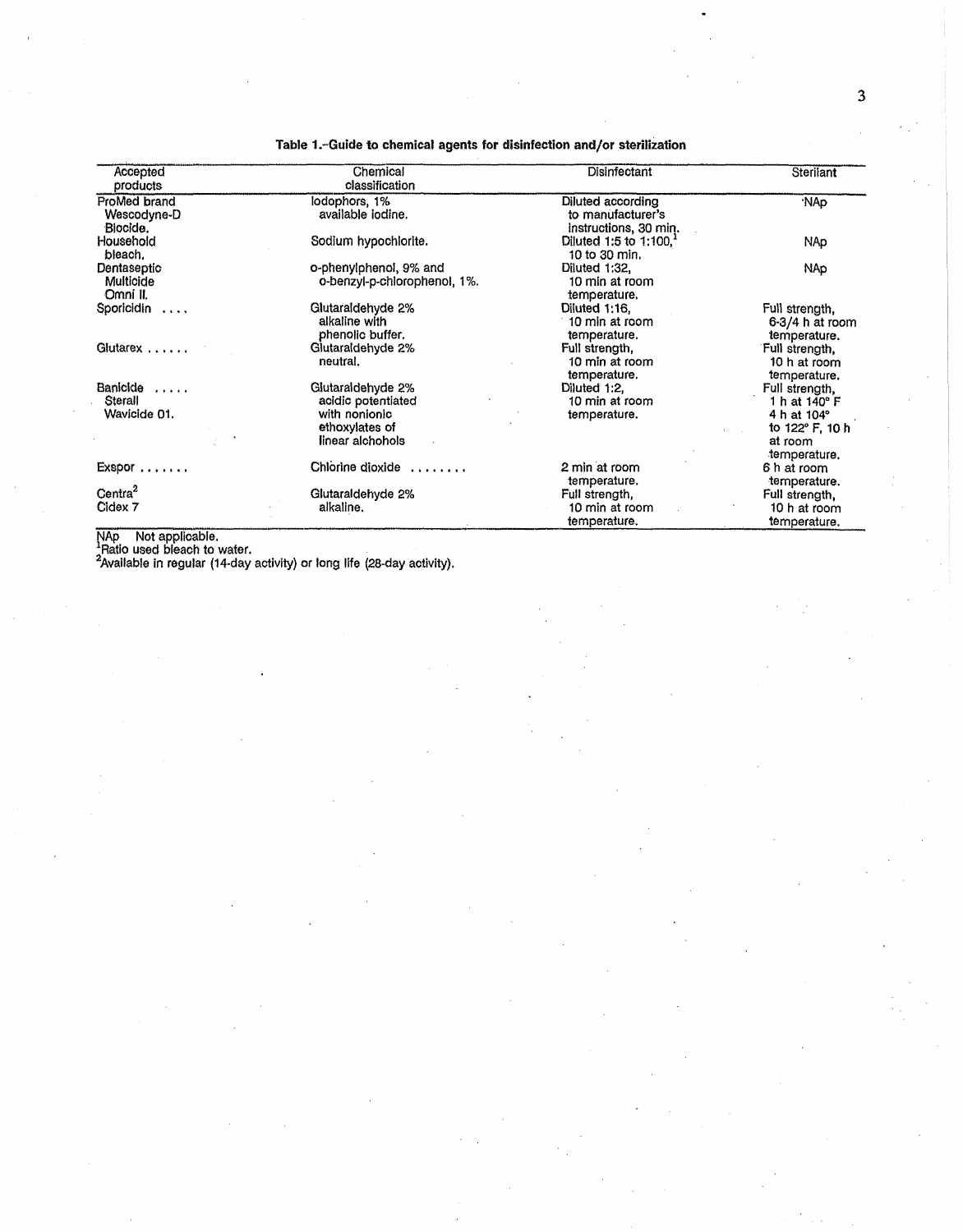#### **STERILIZATION**

Severat types of sterilization procedures are employed in the dental profession to sterilize instruments and equipment used. These techniques include hot sterilization using steam or dry heat, gas sterilization, and chemical cold sterilization. Sterilization is not used in CPR training, nor is it advocated **for use** with **scuba diving equipment.** 

Hot sterilization involves the use **of** pressurized steam in a steam autoclave or the application of dry heat. For proper sterilization to occur, the temperature inside the

steam autoclave must be from  $250^{\circ}$  to  $270^{\circ}$  F. When dry heat sterilization is used, temperatures must range from **340" P** for **1** h to 250' F for **I6** h. For gas stexilizatian, instruments are placed in ethylene oxide gas sterilizers. **For** gas systems, special piping and other provisions including venting **to the outside are** required because the gas is toxic. Cold sterilization uses liquid chemicals and is employed for heat-sensitive instruments or objects.

#### **DISINFECTION AND CLEANING**

Several methods are employed for conducting disinfection cleaning in the dental profession, CPR training, scuba training, **and** in annual refresher **SCSR** training for miners. Methods **far** disinfection include high-level disinfection using disinfectant-sterilant chemicals registered by the **U.S.**  Environmental Protection Agency **(EM)** or boiling water **and** disinfection using chemical germicide solutions. Several methods are available for cleaning dental instruments and other objects. **These** methods indude thorough washing and ultrasonic cleaning. Ultrasonic cleaning is a technique in which objects are immersed **in** a liquid cleaning medium that is aided by ultrasonic waves (waves greater than 16,000 Hz) generated by the cleaning vessel.

#### **DENTAL PROFESSION**

High-level disinfection can be accomplished by immersion in either boiling water for at least **10** min or an **EPA**registered disinfectant-sterilant chemical for the exposure **time** recommended by the chemical's manufacturer. Disinfection can also be done with suitable chemical germicides. For disinfection **of** work areas in dentistry, a solution of sodium hypochlorite (household bleach) prepared fresh daily is recommended as an inexpensive and effective germicide. Bleach-water concentrations that range from 5,000 to **500 ppm (1:10** to 1:100 dilution **of** bleach) are effective, depending on the amount of organic material on the surface to be cleaned and disinfected.

Before disinfection or sterilization of instruments can take place, they must be thoroughly cleaned to remove blood, saliva, and other substances that are present. Cleaning can be accomplished in several ways. First, one can clean by thoroughly scrubbing instruments with soap

and water or 'a detergent. All adherent debris must be removed, the instruments thoroughly rinsed, and then dried. Cleaning can also be accomplished by using mechanical devices such as ultrasonic cleaners.

#### **CARDIOPULMONARY RESUSCITATION TRAINING**

In 1983, an ad hoc committee for evaluating sanitary practices in **CPR** trainjmg was formed and **developed** recommendations for decontaminating manikins used in **CPR**  training. The committee was comprised of representatives from the American Heart Association, the American Red Crass, and the Centers for Disease Control. The *com*mittee recommended that **CPR** manikins be disassembled,' thoroughly washed, and rinsed. Following washing, all surfaces capable of disease transmission are to be wet for **10** min with a sodium hypochlorite solution containing at least 500 ppm free available chlorine **(1/4** cup household bleach per gallon of tap water). FoIlowing use of the bleach and water solution, the parts are to **ba** rinsed thoroughly with tap water and dried. This bleach solution must be made fresh for each **ClPR** class and discarded after use.

Cleaning standards for **CPR** manikins closely follow those advocated for the dental profession. **CPR** instructors are advised to disassemble the manikins according to the manufacturer's directions. The components are to then be thoroughly washed with warm soapy water. The manikin parts are to be scrubbed with a brush to remove all saliva and other substances. Once washed, the parts **can** be rinsed with tap water and allowed to air-dry,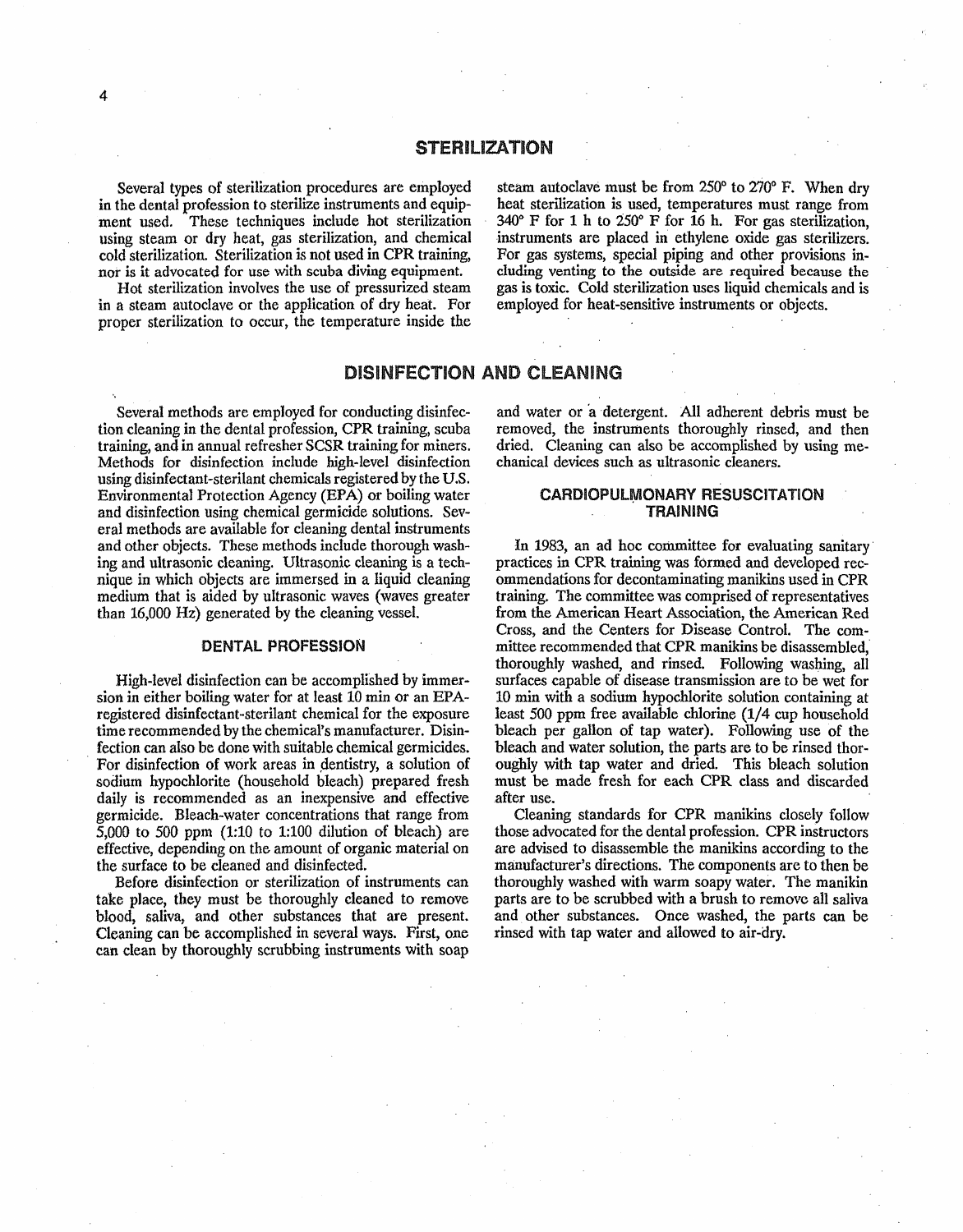In 1985, inquiries began to increase regarding the adequacy **of fbe** standards recommended for manikin &contamination in killing the AIDS viral agent. Subsequent studies revcaled that the vird agent **causing AIDS, human**  T-cell lymphotropic virus type III-lymphadenopathyassociated virus (HTLV-III-LAV), is delicate and is inac**tivated** at **room** temperature **in** less than 10 **min** by a **num**ber **of** disinfectant chemical solutions including sodium hypochlorite.

**The** bleach dilution, used in conjunction with thorough scrubbing and rinsing, will **ensure** that the **HTLV-111-LAV**  virus and a **variety** of other infectious agents **will** be killed, The literature indicates that if the recommended decontamination procedures are followed consistently in CPR training, students will use manikins that have a sanitary quality equal to or better than that **of** eating utensils found in restaurants.

#### **SCUBA TRAINING**

In scuba training and scuba equipment rental, the use of shared equipment is common. As mentioned earlier, literature indicates that there are no formal standards for decontaminating shared scuba equipment. It is known that in certified, nationally recognized diving courses, training **is** required to be conducted with special diving equipment **having** a **second** regulator-mouthpiece and hose assembly attached to the primary air tank regulator. With this type of **equipment,** each **diver win** have his or her own mouthpiece during training. **As** a result, the risks of disease transmission are reduced.

The Centers for Disease Controt have made some recommendations for decontaminating scuba mouthpieces. These recommendations include thorough cleaning of the devices followed by disinfection. Disinfection can be accomplished by immersing the mouthpiece in some broadspectrum germicidal solution. Exposure to a fresh solution **d** household bleach **(1/4** cup bleach in **1** gal of tap water) for 10 min is considered sufficient for disinfection. Following disinfection, the mouthpieces can be rinsed with **fresh** tap water and permitted to air-dry.

Manufacturers **of** scuba equipment have recommended fhat devices be rinsed thoroughly with fresh tap water. For shared equipment, it is recommended that the mouthpieces be removed from the unit and thoroughly scrubbed with soap and warm water. Brushes should be used to scrub away substances found on the surfaces of the mouthpiece and to adequately scrub the breathing hoses.

Following scrubbing, the mouthpieces can be rinsed with fresh tap water and permitted to air-dry.

#### **METHODS USED IN MINING**

The cleaning procedures used by three **mining** organizations in preventing the spread of infectious diseases **during SCSW** training are described **below.** These thee organizations are providing a method **of** hands-on **training**  that requires individuals to insert the mouthpiece as part of the training sequence.

Organization A: Since July 1986, Organization A has been involved in hands-on SCSR training for its personnel using three Draeger<sup>4</sup> OXY-SR 60B training apparatus modified to permit quick changeout of mouthpiece assemblies. **Twenty** additional mouthpieces were purchased, permitting a clean assembly to be installed before each use. Following use, the mouthpiece assemblies were removed, scrubbed in soap and water, and rinsed. Following rinsing, the assemblies were then soaked overnight **in** a chemical sterifant solution **known** as **Cidex** 7. The assernblies were then removed from the sterilant solution, thor**oughly** rinsed with water, and permitted to air-dry.

Organization **B:** Trainers purchased 27 extra mouth- ' piece assemblies for use with 6 to 12 **CSE AIJ-9Al** train**ing** models. Used assemblies are removed, cleaned, and then disinfected by soaking in a household bleach-water solution for 30 to 45 min. Trainers mix the bleach-water solution at a ratio **of** approximately 1 part bleach to 10 parts warm water (5,000 pprn bleach solution). After soaking, the mouthpiece assemblies are rinsed with warm water and are allowed to air-dry.

Organization C: This organization chose to purchase mouthpiece assemblies for each of the employees receiving bands-on training at their operation. Nearly **100** Draeger *OXY-SR* 60B assemblies were bought and each was engraved with a serial number to identify the worker who used it. After use, the assemblies were cleaned in a soapwater solution and then packaged each in a separate plastic storage bag. The mouthpieces were not disinfected or sterilized in any form. Trainers maintain the mouthpiece assemblies for reuse during followup evaluations. **The**  organization felt that with this program, it could ensure each miner that **an** individual would use only his or her own mouthpiece.

 $^{4}$ Reference to specific products does not imply endorsement by the **U.S. Bureau of Mines.**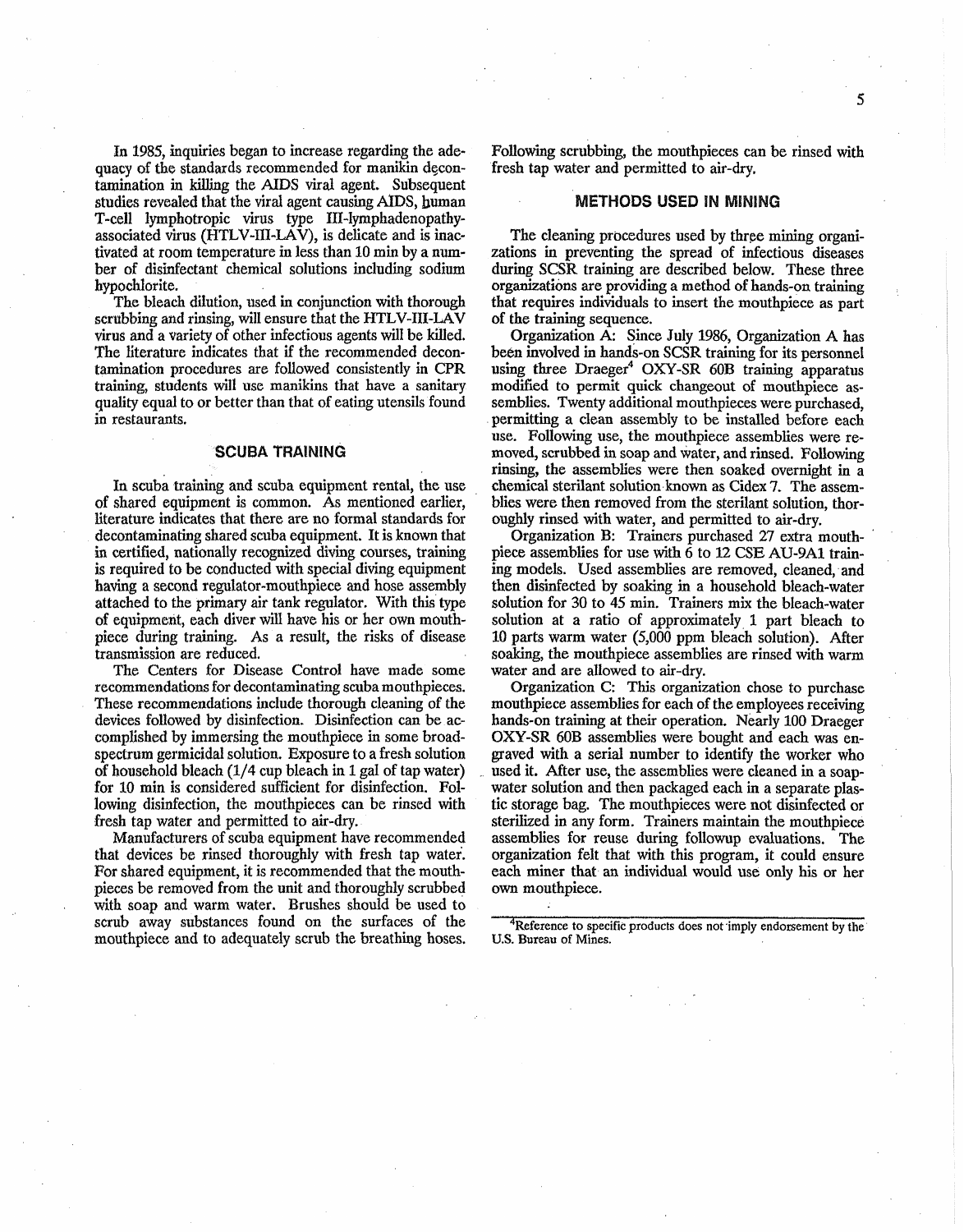#### SELF-CONTAINED SELF-RESCUER MOUTHPIECE TESTING

**In** early 1988, the, Bureau obtained a **random** sample **of**  four mouthpiece assemblies from organization A, four from organization **33,** and five from organization *C.* As mentioned earlier, organization A used a chemical cold sterilant for mouthpiece assemblies and organization B used a **bleach-water** solution **to disinfect;.** Organization *C*  **cleaned** their assemblies with a soap and water solution.

An independent biological testing laboratory conducted tests for micro-organisms on each mouthpiece assembly. Two major tests were conducted. The first was a standard **plate** count, which is a broad-spectrum bacteria test. The

second **was** an anaerobic plate count for determining the presence of organisms that grow in oxygen-free environments. Test results indicated that, for each mouthpiece tested, a count of fewer than 100 organisms per milliliter of sterile water was observed for both types of plate **counts. For drinking** water, the legal safe limit for microorganisms is 500 per milliliter of sterile water, These results indicate that each mouthpiece tested was free of micro-organisms, regardless of which cleaning-disinfectingsterilizing method was used.

#### **DISCUSSION**

The methods **for** cleaning and disinfecting **SCSR**  mouthpiece-hose assemblies reviewed in this report are procedures currently used by trainers. Other methods may be practiced. For example, organization A originally rinsed used mouthpieces with water, immersed the assemblies in rubbing alcohol (70% alcohol) for several minutes, and then permitted them to air-dry. Many trainees com**pfaincd** of the **foul.** taste of alcohol left on the mouthpiece after deadng, however. Later, this organization switched to rinsing the mouthpieces and soaking them in a soap solution. Following immersion in the soap and water solution, the mouthpieces were rinsed thoroughly with water **and** permitted to air-dry. Finally, the trainers began using the Cidex 7 solution discussed above.

In August 1987, Bureau personnel investigated **the**  possibility of using hot (steam) steritization for sanitizing **SCSR** mouthpieces. Several Draeger mouthpiece assemblies were placed into a steam autoclave in an attempt to sterilize them. When the mouthpieces were removed from the autoclave, major deformation **of** tlie plastic parts of **the** \* assemblies was noted. Hot sterilization is therefore **im**practical because of heat damage to the mouthpiece assemblies. Gas sterilization may not be feasible since special piping, venting, and other provisions are required.

#### **CONCLUSIONS**

**Based on** this **review** of available information, the approach at the Bureau in the future wiH be **to** use a thorough cleaning process followed by immersion in a bleachwater solution for disinfecting SCSR mouthpieces. This form of cleaning and disinfection is not expensive. This recomrncndation is based upon the results **of** microbial testing and similar procedures advocated for disinfecting **CPR** and scnba training equipment. These procedures are thought ta be effective in abating the spread of infectious disease.

Chemical **cold** stexilants, which are not prohibitively expensive, could **also** be used. With respect to **SCSR**  mouthpiece assemblies, microbial test results indicate that there is no advantage for sterilization **over** disinfection. **At**  the same time, chemical sterilants are not readily available **and** must be purchased from medical supply houses. Ultimately, the trainer must decide if individual mouthpieces will be used or if mouthpieces will be shared by trainees. **This** decision will dictate the type of cleaning and/or disinfection routine that will **be** used.

It is hoped that this report will provide mine trainers and others with useful information for adequately cleaning and disinfecting **SCSR** mouthpieces to aid in preventing the spread of infectious disease during hands-on **SCSR**  training.